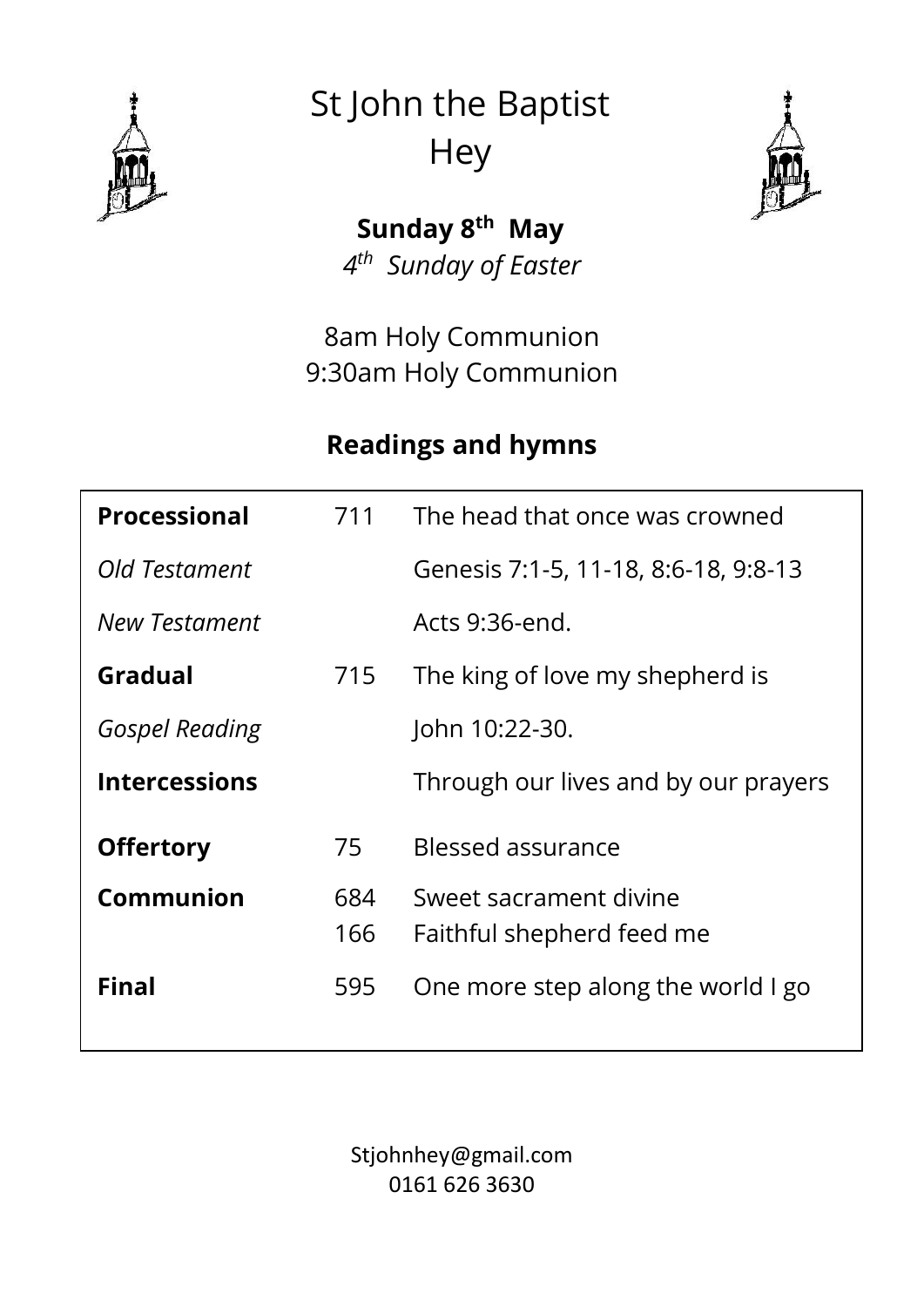## **Collect**

Risen Christ, faithful shepherd of your Father's sheep: teach us to hear your voice and to follow your command, that all your people may be gathered into one flock. To the glory of God the Father. Amen

# **Day by day scheme**

The day by day scheme is still running. If you would like to remember a loved one by making a donation, please speak to the clergy or any member of the PCC.

# **This week**

# **Wednesday 11th May**

Holy Communion

# **Thursday 12th May**

Come and praise

Stjohnhey@gmail.com 0161 626 3630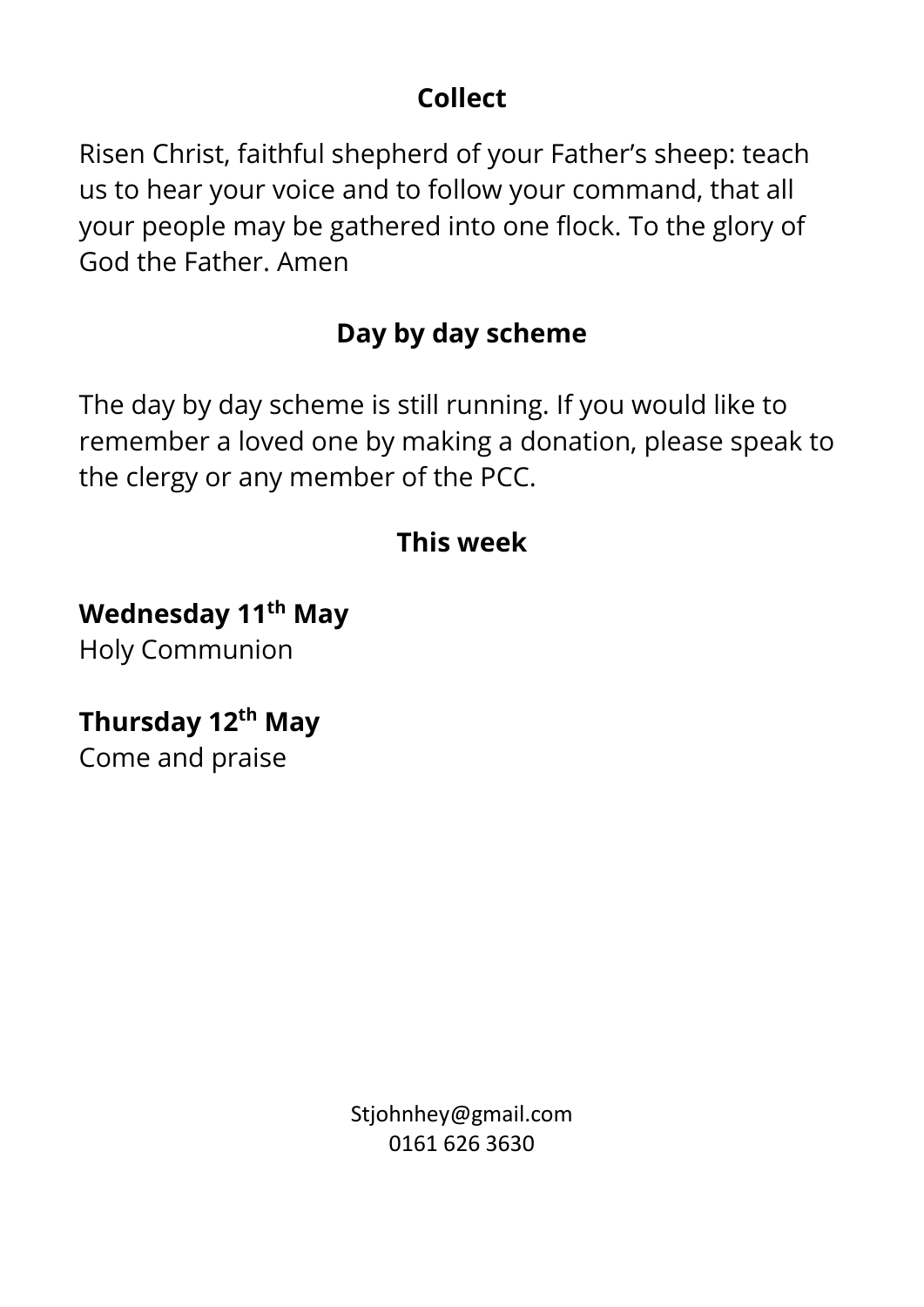### **Our prayers are asked for:**

### **World**

For carers, young and old who care for family and friends.

### **Diocese**

Bishops David, Mark, and Mark, Archdeacon David Sharples, Area Dean Revd Daniel Ramble, Lay Chair Liz Dent, Clergy, readers, and ALMs in our mission community.

#### **Street prayers**

Walkers Lane

### **Members of our church community**

Jean Smith, Enid Firth, Mary Lawton, Mark Crossley, Gordon Jackson, Barbara Brogan, Michael Brogan, Rev Canon Marcia Wall, and Rev Christine Steel

### **Years mind**

Stuart Hurdus, Joyce Robinson, Ralph Workman, Frank Russell, and Janet Nuttall.